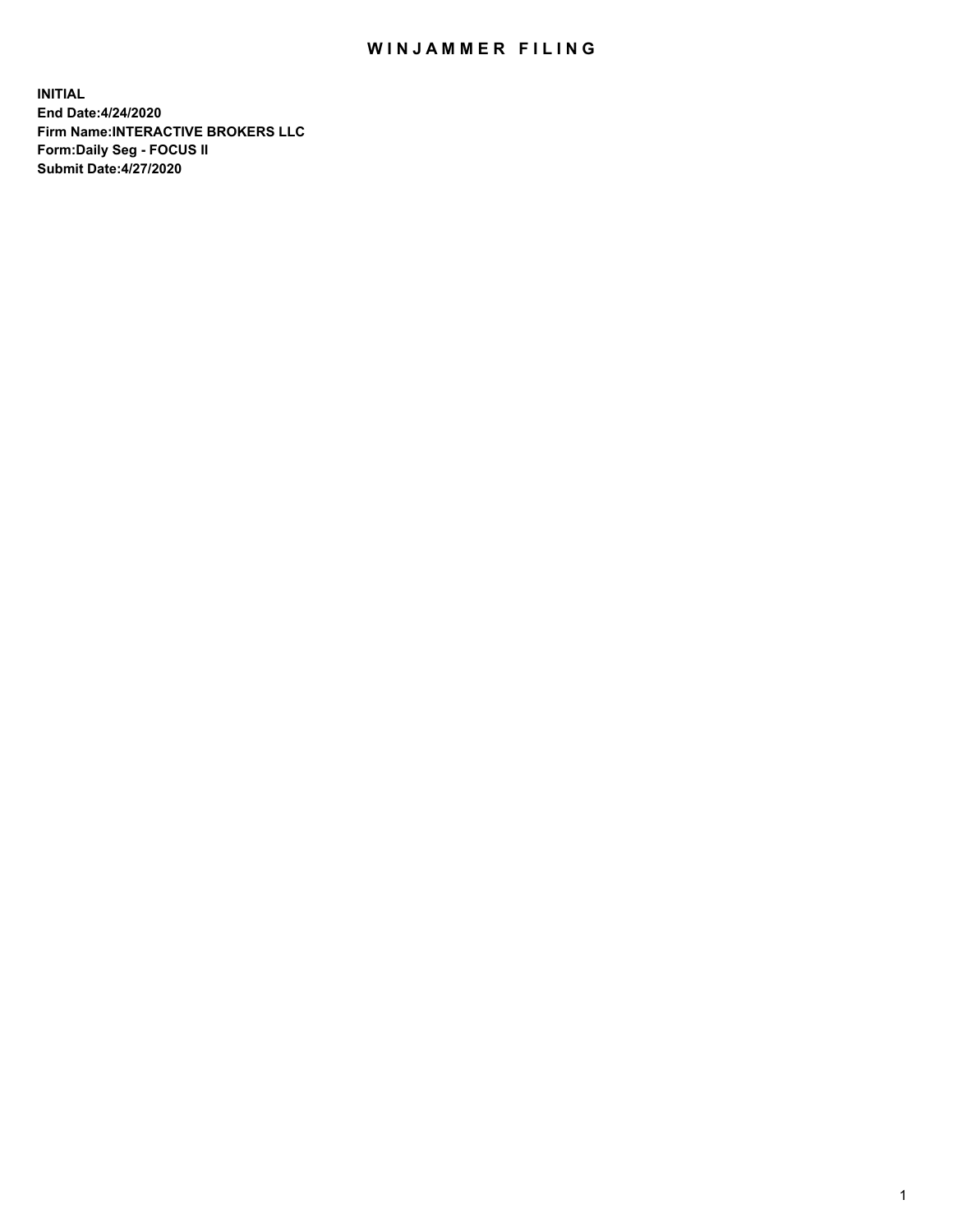**INITIAL End Date:4/24/2020 Firm Name:INTERACTIVE BROKERS LLC Form:Daily Seg - FOCUS II Submit Date:4/27/2020 Daily Segregation - Cover Page**

| Name of Company                                                                                                                                                                                                                                                                                                               | <b>INTERACTIVE BROKERS LLC</b>                                                   |  |
|-------------------------------------------------------------------------------------------------------------------------------------------------------------------------------------------------------------------------------------------------------------------------------------------------------------------------------|----------------------------------------------------------------------------------|--|
| <b>Contact Name</b>                                                                                                                                                                                                                                                                                                           | James Menicucci                                                                  |  |
| <b>Contact Phone Number</b>                                                                                                                                                                                                                                                                                                   | 203-618-8085                                                                     |  |
| <b>Contact Email Address</b>                                                                                                                                                                                                                                                                                                  | jmenicucci@interactivebrokers.c<br>om                                            |  |
| FCM's Customer Segregated Funds Residual Interest Target (choose one):<br>a. Minimum dollar amount: ; or<br>b. Minimum percentage of customer segregated funds required:% ; or<br>c. Dollar amount range between: and; or<br>d. Percentage range of customer segregated funds required between:% and%.                        | <u>0</u><br>$\overline{\mathbf{0}}$<br>155,000,000 245,000,000<br>0 <sub>0</sub> |  |
| FCM's Customer Secured Amount Funds Residual Interest Target (choose one):<br>a. Minimum dollar amount: ; or<br>b. Minimum percentage of customer secured funds required:%; or<br>c. Dollar amount range between: and; or<br>d. Percentage range of customer secured funds required between:% and%.                           | <u>0</u><br>$\overline{\mathbf{0}}$<br>80,000,000 120,000,000<br>0 <sub>0</sub>  |  |
| FCM's Cleared Swaps Customer Collateral Residual Interest Target (choose one):<br>a. Minimum dollar amount: ; or<br>b. Minimum percentage of cleared swaps customer collateral required:%; or<br>c. Dollar amount range between: and; or<br>d. Percentage range of cleared swaps customer collateral required between:% and%. | <u>0</u><br>$\underline{\mathbf{0}}$<br>0 <sub>0</sub><br>0 <sub>0</sub>         |  |

Attach supporting documents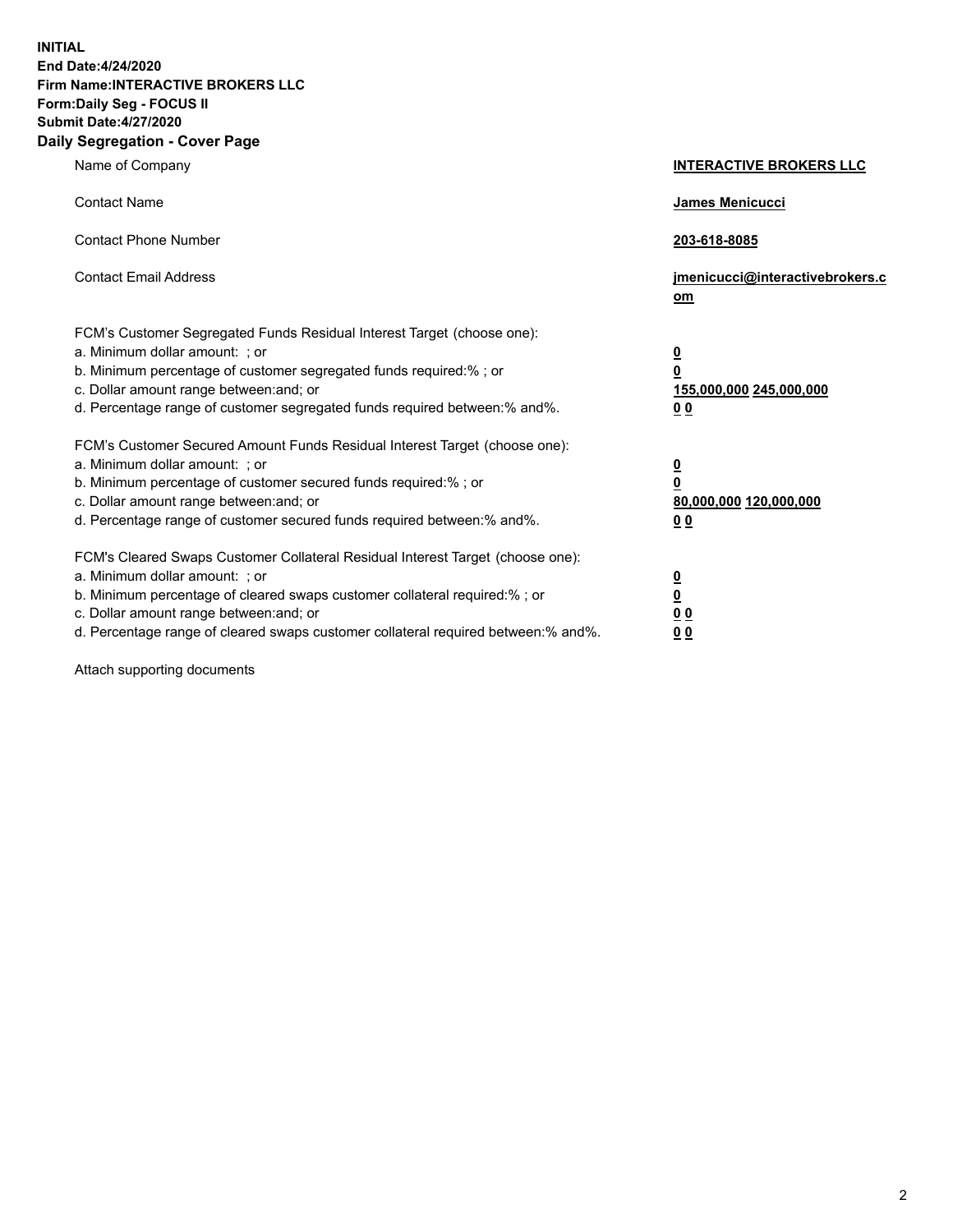**INITIAL End Date:4/24/2020 Firm Name:INTERACTIVE BROKERS LLC Form:Daily Seg - FOCUS II Submit Date:4/27/2020 Daily Segregation - Secured Amounts**

## Foreign Futures and Foreign Options Secured Amounts Amount required to be set aside pursuant to law, rule or regulation of a foreign government or a rule of a self-regulatory organization authorized thereunder **0** [7305] 1. Net ledger balance - Foreign Futures and Foreign Option Trading - All Customers A. Cash **575,683,443** [7315] B. Securities (at market) **0** [7317] 2. Net unrealized profit (loss) in open futures contracts traded on a foreign board of trade **-5,312** [7325] 3. Exchange traded options a. Market value of open option contracts purchased on a foreign board of trade **118,959** [7335] b. Market value of open contracts granted (sold) on a foreign board of trade **-247,979** [7337] 4. Net equity (deficit) (add lines 1. 2. and 3.) **575,549,111** [7345] 5. Account liquidating to a deficit and account with a debit balances - gross amount **6,711** [7351] Less: amount offset by customer owned securities **0** [7352] **6,711** [7354] 6. Amount required to be set aside as the secured amount - Net Liquidating Equity Method (add lines 4 and 5) **575,555,822** [7355] 7. Greater of amount required to be set aside pursuant to foreign jurisdiction (above) or line 6. **575,555,822** [7360] FUNDS DEPOSITED IN SEPARATE REGULATION 30.7 ACCOUNTS 1. Cash in banks A. Banks located in the United States **201,537,112** [7500] B. Other banks qualified under Regulation 30.7 **0** [7520] **201,537,112** [7530] 2. Securities A. In safekeeping with banks located in the United States **379,907,800** [7540] B. In safekeeping with other banks qualified under Regulation 30.7 **0** [7560] **379,907,800** [7570] 3. Equities with registered futures commission merchants A. Cash **0** [7580] B. Securities **0** [7590] C. Unrealized gain (loss) on open futures contracts **0** [7600] D. Value of long option contracts **0** [7610] E. Value of short option contracts **0** [7615] **0** [7620] 4. Amounts held by clearing organizations of foreign boards of trade A. Cash **0** [7640] B. Securities **0** [7650] C. Amount due to (from) clearing organization - daily variation **0** [7660] D. Value of long option contracts **0** [7670] E. Value of short option contracts **0** [7675] **0** [7680] 5. Amounts held by members of foreign boards of trade A. Cash **117,670,470** [7700] B. Securities **0** [7710] C. Unrealized gain (loss) on open futures contracts **685,306** [7720] D. Value of long option contracts **121,503** [7730] E. Value of short option contracts **-250,523** [7735] **118,226,756** [7740] 6. Amounts with other depositories designated by a foreign board of trade **0** [7760] 7. Segregated funds on hand **0** [7765] 8. Total funds in separate section 30.7 accounts **699,671,668** [7770] 9. Excess (deficiency) Set Aside for Secured Amount (subtract line 7 Secured Statement Page 1 from Line 8) **124,115,846** [7380] 10. Management Target Amount for Excess funds in separate section 30.7 accounts **80,000,000** [7780] 11. Excess (deficiency) funds in separate 30.7 accounts over (under) Management Target **44,115,846** [7785]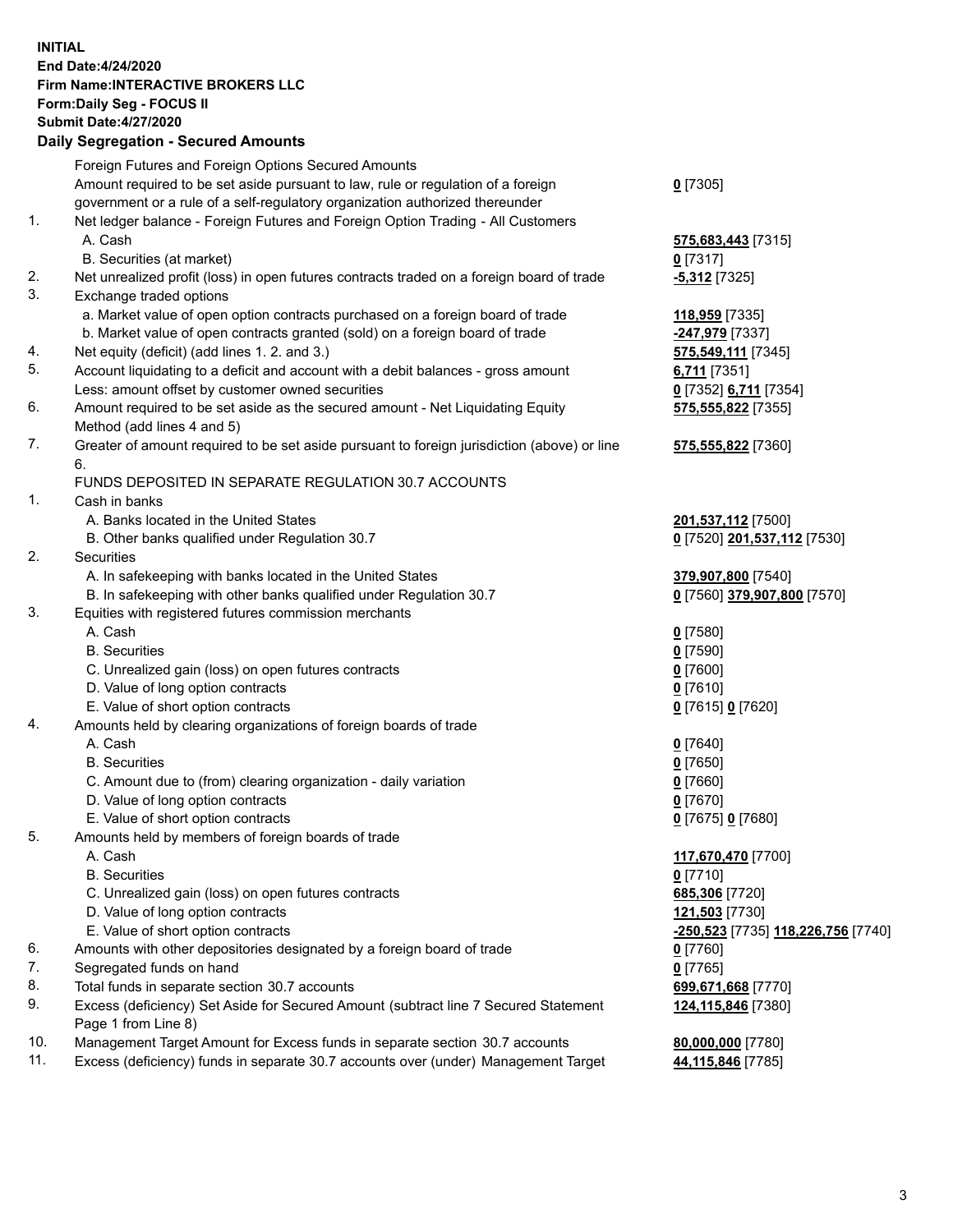**INITIAL End Date:4/24/2020 Firm Name:INTERACTIVE BROKERS LLC Form:Daily Seg - FOCUS II Submit Date:4/27/2020 Daily Segregation - Segregation Statement** SEGREGATION REQUIREMENTS(Section 4d(2) of the CEAct) 1. Net ledger balance A. Cash **6,130,083,610** [7010] B. Securities (at market) **0** [7020] 2. Net unrealized profit (loss) in open futures contracts traded on a contract market **-103,118,352** [7030] 3. Exchange traded options A. Add market value of open option contracts purchased on a contract market **398,830,115** [7032] B. Deduct market value of open option contracts granted (sold) on a contract market **-386,626,815** [7033] 4. Net equity (deficit) (add lines 1, 2 and 3) **6,039,168,558** [7040] 5. Accounts liquidating to a deficit and accounts with debit balances - gross amount **80,874,899** [7045] Less: amount offset by customer securities **0** [7047] **80,874,899** [7050] 6. Amount required to be segregated (add lines 4 and 5) **6,120,043,457** [7060] FUNDS IN SEGREGATED ACCOUNTS 7. Deposited in segregated funds bank accounts A. Cash **2,787,657,597** [7070] B. Securities representing investments of customers' funds (at market) **1,804,368,570** [7080] C. Securities held for particular customers or option customers in lieu of cash (at market) **0** [7090] 8. Margins on deposit with derivatives clearing organizations of contract markets A. Cash **513,751,425** [7100] B. Securities representing investments of customers' funds (at market) **1,291,610,632** [7110] C. Securities held for particular customers or option customers in lieu of cash (at market) **0** [7120] 9. Net settlement from (to) derivatives clearing organizations of contract markets **-36,984,346** [7130] 10. Exchange traded options A. Value of open long option contracts **398,135,551** [7132] B. Value of open short option contracts **-385,976,773** [7133] 11. Net equities with other FCMs A. Net liquidating equity **0** [7140] B. Securities representing investments of customers' funds (at market) **0** [7160] C. Securities held for particular customers or option customers in lieu of cash (at market) **0** [7170] 12. Segregated funds on hand **0** [7150] 13. Total amount in segregation (add lines 7 through 12) **6,372,562,656** [7180] 14. Excess (deficiency) funds in segregation (subtract line 6 from line 13) **252,519,199** [7190] 15. Management Target Amount for Excess funds in segregation **155,000,000** [7194] 16. Excess (deficiency) funds in segregation over (under) Management Target Amount Excess **97,519,199** [7198]